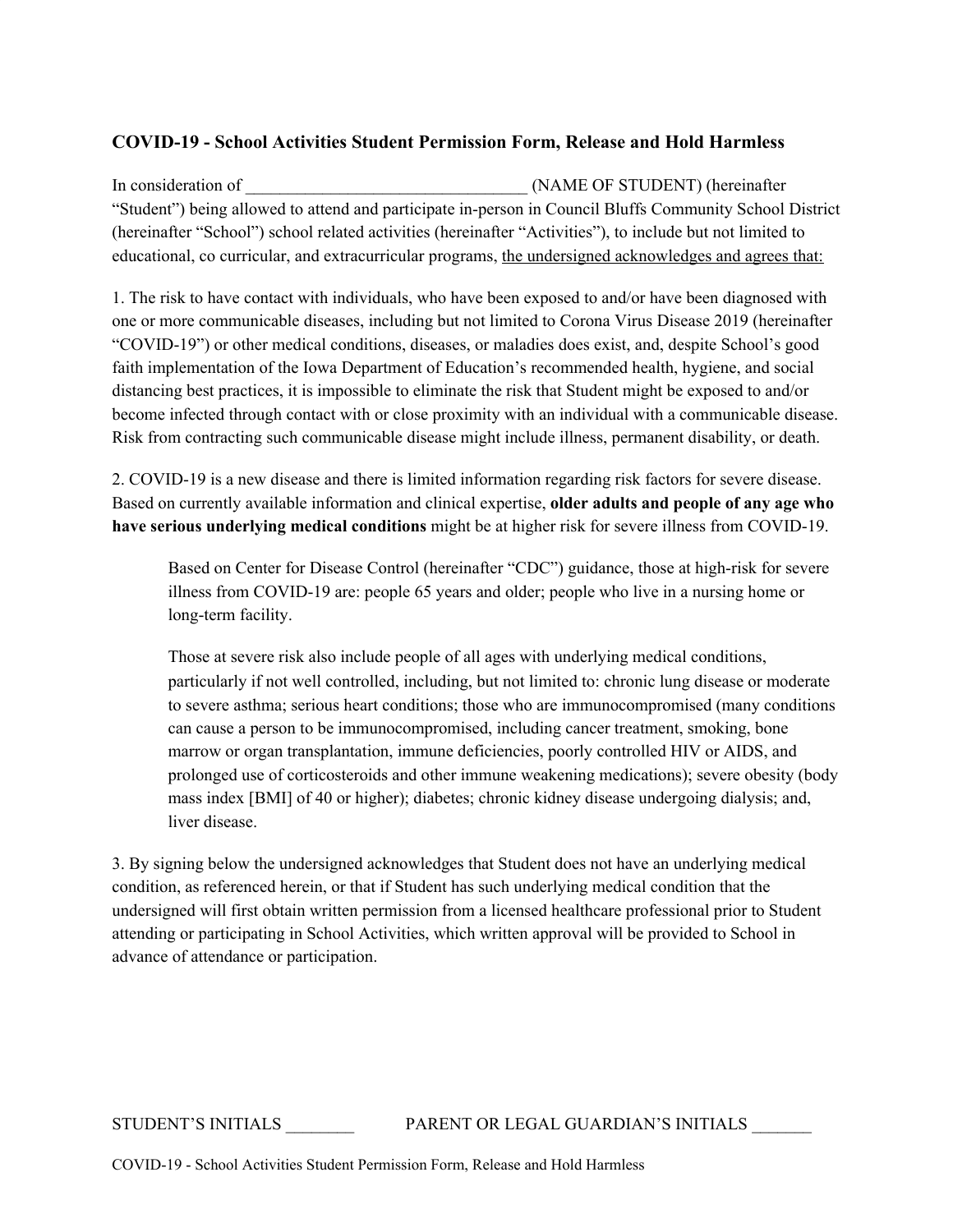4. People with COVID-19 have had a wide range of symptoms reported – ranging from mild symptoms to severe illness. Symptoms may appear **2-14 days after exposure to the virus.** People with these symptoms may have COVID-19: cough; shortness of breath or difficulty breathing; fever of 100.3 degrees Fahrenheit or above; chills; muscle pain; sore throat; new loss of taste or smell. This list is not all

possible symptoms. Other less common symptoms have been reported, including gastrointestinal symptoms like nausea, vomiting, or diarrhea.

5. Student will not attend School Activities and Student or Student's parent or guardian will notify School officials if Student currently has symptoms or have been in contact with anyone with a confirmed COVID-19 diagnosis in the last 14 days.

6. Student will not attend or participate in School Activities if they are subject to state or federal government directed quarantine or isolation.

7. School retains the right to deny Student's attendance or participation in School Activities, if School determines that such attendance or participation is an undue health risk to Student or others. School similarly has the right to deny any other individual from attending School Activities if said individual's attendance poses an undue health risk to that individual or others. School reserves the right to conduct screening measures, including but not limited to, taking Student's temperature and inquiring about current symptoms, before Student may attend a School practice or event.

8. THE UNDERSIGNED KNOWINGLY AND FREELY ASSUMES ALL SUCH RISKS for Student's attendance or participation in School Activities.

9. The undersigned agrees that the undersigned and Student will comply with any safety or health related rules, terms, or conditions for participation in School Activities.

10. If Student or Student's parent or legal guardian observe any unusual, significant hazard during their presence or participation in School Activities, Student or Student's parent or guardian will remove Student from participation and bring such observation to the attention of the nearest School employee.